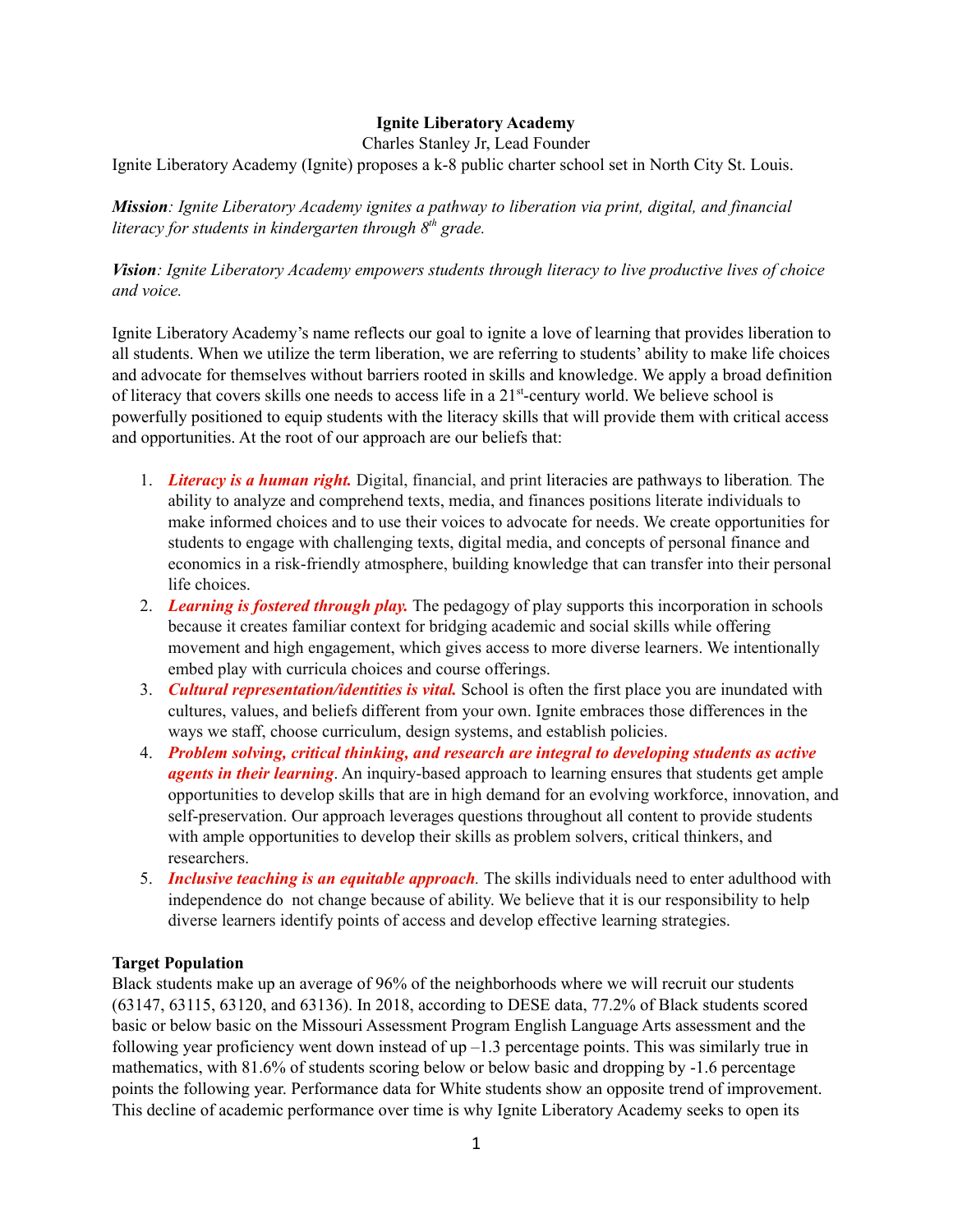doors. The concentration of low-performing schools is in North City and most of those schools are. Our intentional quest to be located specifically in Baden is in reaction to these statistics and the lack of a school site in the neighborhood since 2009.

"Ignite" refers to kindling a new wave of energy to bring back access and prosperity to Black communities impacted by segregation and redlining practices of the past in north St. Louis. Our school will ignite the potential and possibilities in north St. Louis, which in turn will ignite a movement of Black people back into St. Louis City. We are looking to serve the Baden, Walnut Park West, Walnut Park East, North Pointe, Mark Twain, Wells Goodfellow, and Penrose communities. As communities in this region are constantly facing school closures and infrastructure limitations, Ignite Liberatory Academy will be the reminder of the promise of these communities.

# **School Design**

At Ignite, we understand that the climate in which students learn determines their ability to thrive. We create a culture in our school building that fosters and honors the potential of our students and positions them to become lovers of learning. The creation of a constructivist school is actualized via the following cultures:

- 1. **Culture of Literacy**: Classrooms at Ignite are intentionally designed to increase exposure to finance, digital media, and high-quality, diverse text. We emphasize the importance of research, reading, and the use of technology to create, revise, and analyze thinking.
- 2. **Culture of Inquiry-Based Learning**: Classrooms at Ignite Liberatory Academy prioritize problem-solving and critical thinking via inquiry-based learning opportunities that are embedded throughout all the content taught at our school. Students solve daily problems through collaboration, play, and exploration of diverse texts.
- 3. **Culture of Play**: At Ignite Liberatory Academy, we believe that play serves as a catalyst for learning for all children. We leverage play to make learning relevant and to create a culture where students feel comfort and joy as they take risks and learn new knowledge. Because play is a familiar context, it serves as a bridge for academic and social skills.
- **4. Culture of Growth:** Students see their failures as opportunities to learn and grow. This can show up in grading for students and professional development for staff.

## **School's Innovation**

**Liberatory Education** - Ignite LiberatoryAcademy recognizes that all people deserve to realize their full potential and have pathways that are not obstructed by the absence of literacy. We engage students in digital, financial, and print literacy to build their capacity to understand the world in which they live and its demands, as well as provide the tools to pivot flexibly as the world and its demands change. In this way, Ignite nurtures exploration, concept achievement, and application as an ongoing growth process that centers students as agents of their learning. Reimagining education in this way is not just conceptual but fundamental and the nexus of educational change.

Paulo Freire's liberatory education challenges the "banking" concept of education where classrooms have desks fashioned in rows that face the teacher, and the teacher serves as the 'sage on the stage.'<sup>1</sup> We infuse liberatory practices into our school design by following four guiding principles:

- 1. Students and families are contributors to the learning experience.
- 2. Learning is about collaboration, not competition.
- 3. Schools make space for silence and voice.

<sup>1</sup> [.https://files.eric.ed.gov/fulltext/ED598340.pdf](https://files.eric.ed.gov/fulltext/ED598340.pdf)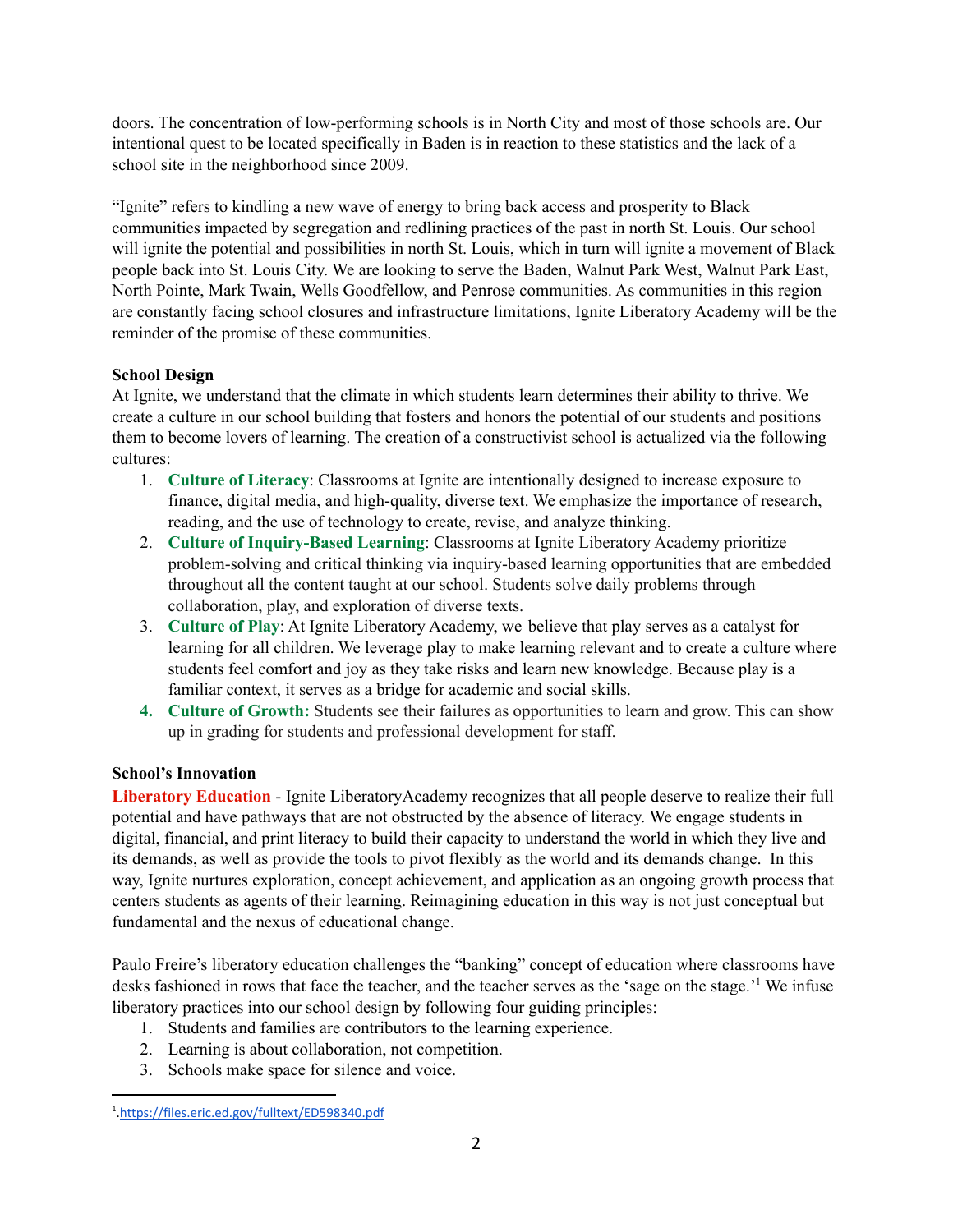4. Students have space to question, challenge, and reimagine.

**Liberation through Literacy** - Research has shown a statistically significant correlation between higher literacy levels and access to economic opportunity, healthcare, and democratic and global engagement.<sup>2</sup> We believe that knowledge, skill, and fluency in multiple areas of literacy create lives of opportunities. Ignite understands the importance of literacy and the need to create empowering environments and strategic supports for students to thrive across literacies. We intentionally specialize in three literacy areas as a school.

- 1. *Print* Access to all areas of study has its origin in reading. Responding to the alarmingly low reading proficiency rates in St. Louis, particularly for students of color, we leverage the science of reading and other research about educating students of color and students with disabilities in reading. Reading is embedded into all content areas, specials, and elective course offerings.
- 2. *Finances* Only 33% of adults worldwide are financially literate. We embed financial literacy into our school in response to this global lack of financial know-how. The goal is to equip students with the knowledge and skills of finance in their personal and professional lives. Finance is embedded within our math curriculum, it's own standalone learning block, field lessons, and Games Day (students learn finance through games).
- 3. *Digital* In a world driven by technology, becoming fluid users of digital technology positions students to be informed consumers, users, evaluators, and creators of media on digital platforms. Our students use technology for personalized learning, project-based learning experiences, and within our specials/elective offerings.

| Schedule                                                                           | Ignite Liberatory Academy Student Experience                                                                                                                                                                                                                                                                                                                                                                                                                                                                                                                                                                                                                                                                                                                                                                                                                                                                         |
|------------------------------------------------------------------------------------|----------------------------------------------------------------------------------------------------------------------------------------------------------------------------------------------------------------------------------------------------------------------------------------------------------------------------------------------------------------------------------------------------------------------------------------------------------------------------------------------------------------------------------------------------------------------------------------------------------------------------------------------------------------------------------------------------------------------------------------------------------------------------------------------------------------------------------------------------------------------------------------------------------------------|
| $7:25 - 8:55$<br><b>Morning</b><br><b>Meeting</b>                                  | Tony arrives and is greeted by a school leader who ensures each student feels welcomed and<br>seen. When Tony transitions to his homeroom, he drops his homework fluency folder in the<br>bin and then chooses the type of greeting he wants to receive from the teacher (fist pump,<br>handshake, wave, etc). Tony gets breakfast and morning work which helps him grow skills<br>from their counting unit "Bunk Beds and Apple Boxes". After morning work, Tony's class<br>engages in meditation to set the tone for the day. Immediately after, students set their own<br>goals and repeat daily affirmations. Tony's classmate is chosen to lead Number corner<br>which is an interactive review of calendar math. Lastly, Tony engages in a social emotional<br>learning lesson on how to calm down when upset. Tony's favorite part is that they bring out<br>the puppet pretending to give the puppet advice. |
| $8:55 - 9:55$<br><b>Phonics/In</b><br>dependent<br><b>Reading</b>                  | Tony spends the next period growing his brain as a reader. Tony learns phonemes and<br>practices letter sounds he will need while he reads. He also puts these skills to use by<br>reading a book he selected. He has a variety of options that have characters that look like<br>him and reflect his interests. Phonics builds phonemic awareness and reading fluency,<br>equipping students with decoding skills.                                                                                                                                                                                                                                                                                                                                                                                                                                                                                                  |
| $9:55 -$<br>10:40<br><b>Number</b><br><b>Stories/Fas</b><br>t Math<br><b>Facts</b> | To build fluency, Tony works on a timed addition facts sheet that tests his ability to add<br>numbers between 0 and 5. He knows that each time he does this he is practicing and<br>growing, and warming his brain up for Number stories. Tony and his peers collaborate to<br>solve one of 12 types of addition and subtraction problems. They experience playful<br>learning by having to use tiles as counters to help them solve the problem. Tony discusses<br>how he knows that 1+4 and 4+1 both equals 5. He is chosen to share his strategy with his                                                                                                                                                                                                                                                                                                                                                         |

## **Day in the Life**

<sup>&</sup>lt;sup>2</sup>[https://ies.ed.gov/ncee/edlabs/infographics/pdf/REL\\_PA\\_The\\_Importance\\_of\\_Early\\_Literacy\\_for\\_Future\\_Success.pdf](https://ies.ed.gov/ncee/edlabs/infographics/pdf/REL_PA_The_Importance_of_Early_Literacy_for_Future_Success.pdf)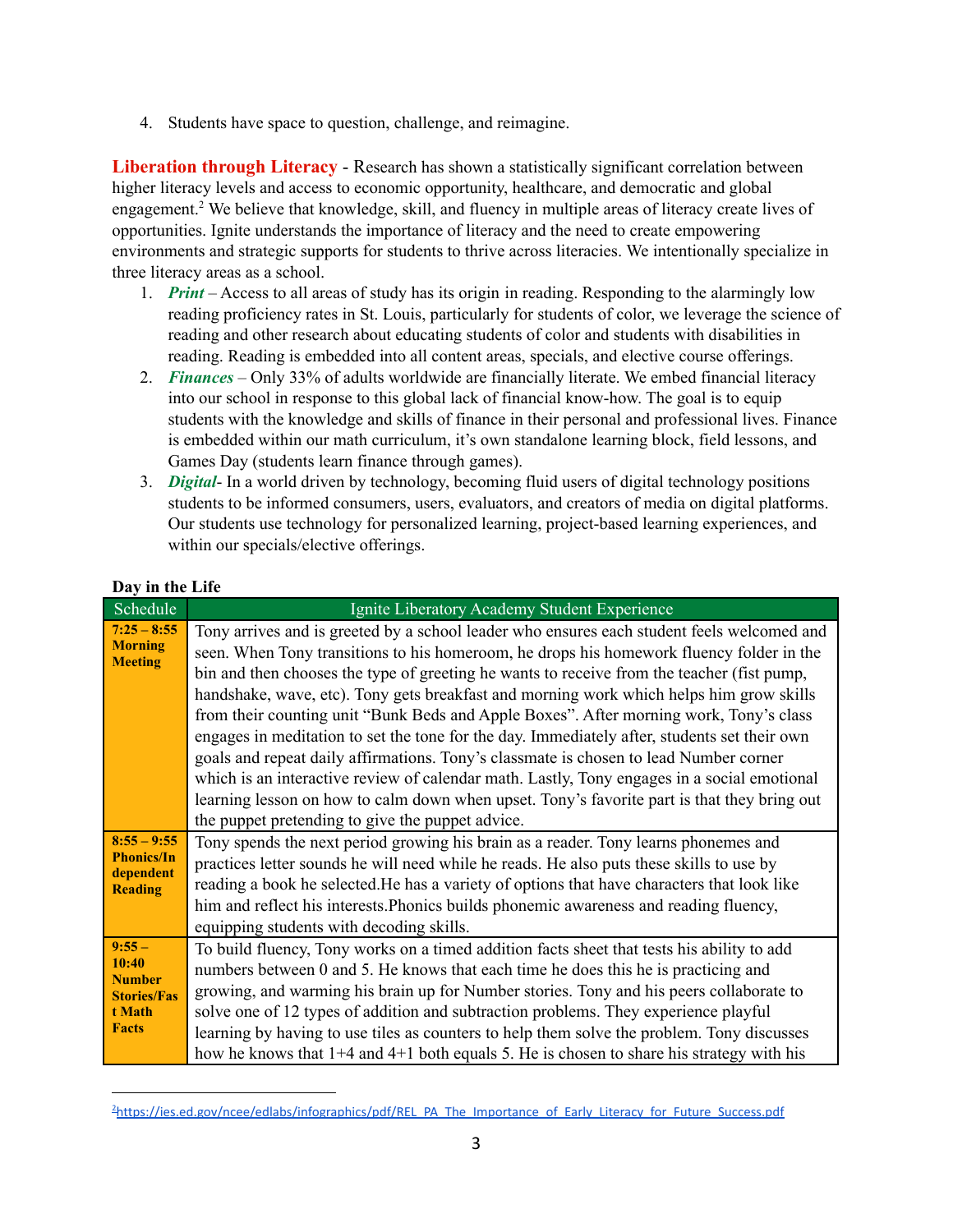|                                  | peers, and they respond with questions and their own observations from their work time.                                                                                                     |
|----------------------------------|---------------------------------------------------------------------------------------------------------------------------------------------------------------------------------------------|
|                                  | Number stories build problem-solving and foundational computational skills. Students work                                                                                                   |
|                                  | using manipulatives, engage in discourse, and create and test conjectures.                                                                                                                  |
| $10:40 -$                        | Inquiry-based Science is one of Tony's favorite times of the day. The class period begins                                                                                                   |
| 11:25<br><b>Science</b>          | with the science teacher posing a big question, "Why Do Some Things Float and Some                                                                                                          |
|                                  | Sink? Tony experiments with different toys to determine what attributes make them float or                                                                                                  |
|                                  | sink consistently. He forms a hypothesis that he discusses with his group.                                                                                                                  |
| $11:25-11:5$<br>5 Lunch          | Tony enjoys a nutritious lunch with his peers. During this time he catches up with friends                                                                                                  |
|                                  | and talks about all of the fun they will have during recess time.                                                                                                                           |
| $11:55 -$<br>12:25               | Tony's class comes together to discuss and vote for the game they will play during recess.                                                                                                  |
| <b>Recess</b>                    | They decide to play a whole class game of Red Light, Green Light. A classmate gets upset                                                                                                    |
|                                  | and Tony reminds them of a strategy they learned during morning meeting to help them                                                                                                        |
|                                  | calm down. During the first half of the year, the whole Kindergarten class participates in                                                                                                  |
|                                  | structured recess to build community and norms around play. Students choose from a                                                                                                          |
|                                  | selection of activities to play in smaller groups.                                                                                                                                          |
| $12:25-$<br><b>1:25 Math</b>     | Math Block begins with warm-up exercises that invite students to think about a                                                                                                              |
| <b>Block</b>                     | mathematical pattern. The teacher reads a story about a pajama party. In this story, the                                                                                                    |
|                                  | babysitter watches eight children play moving up and down bunk beds. She pretends that                                                                                                      |
|                                  | she is losing and gaining children as they move from one bed to the next. Tony and his                                                                                                      |
|                                  | classmates use manipulatives to reenact the scenes and solve how many students are left.                                                                                                    |
|                                  | Our math block is in the form of a math workshop. In math workshop, students engage in                                                                                                      |
|                                  | problem-solving via a contextually based skill. Students work in groups and leverage                                                                                                        |
|                                  | discourse to uncover math properties and patterns which build their conceptual knowledge.                                                                                                   |
| $1:25 - 2:25$<br><b>Literacy</b> | Tony's literacy lesson today involves describing toys to classmates using habits of                                                                                                         |
| <b>Block</b>                     | discussion and observations. This supports the standard that kindergarteners can describe                                                                                                   |
|                                  | familiar people, places, things, and events. The ELA portion of the literacy block builds the                                                                                               |
|                                  | foundation of skills needed for strong reading, writing, and communication. Each unit                                                                                                       |
|                                  | grounds in a guiding question and set of power skills. The time is structured for a                                                                                                         |
|                                  | mini-lesson, independent personalized practice and feedback, and then deeper work time on<br>a broader project. Tony and his classmates also use this block to get personalized instruction |
|                                  | via Lexia, an online adaptive reading instruction platform.                                                                                                                                 |
| $2:25 - 3:10$                    | During this semester, Tony is in coding class. He uses coding to create a new game for his                                                                                                  |
| <b>Specials</b>                  | classmates to use to help them with counting objects. When he gets older, he will be able to                                                                                                |
|                                  | select which specials class as his elective.                                                                                                                                                |
| $3:10 - 4:10$                    | On Mondays and Thursdays, Tony attends the Inquiry Lab. During this time, Tony has                                                                                                          |
| Lab                              | inquiry-based social studies. His class is answering the question: How can we unite to build                                                                                                |
|                                  | a class community? They explore who they are and create ways to contribute. Tony shares                                                                                                     |
|                                  | with his group an idea for class jobs. His friend suggests that they can each take turns                                                                                                    |
|                                  | getting the jobs. Tuesdays and Fridays are for Reading Lab. During this time, Tony explores                                                                                                 |
|                                  | four types of labs (Create, Explore, Imagine, and Engineer) that embed texts with hands-on                                                                                                  |
|                                  | activities.                                                                                                                                                                                 |
| 4:10                             | After his dad picks him up, Tony goes home and completes his homework fluency for the                                                                                                       |
| <b>Dismissal</b>                 | night before enjoying time with his family.                                                                                                                                                 |

**Outcomes**

• **MAP Achievement:** By the end of year 5, 60% of students in grades 3-5 who have been enrolled at the Ignite Liberatory Academy for three consecutive years will meet or exceed state standards for proficiency in ELA and mathematics, as measured by the Missouri Assessment Program